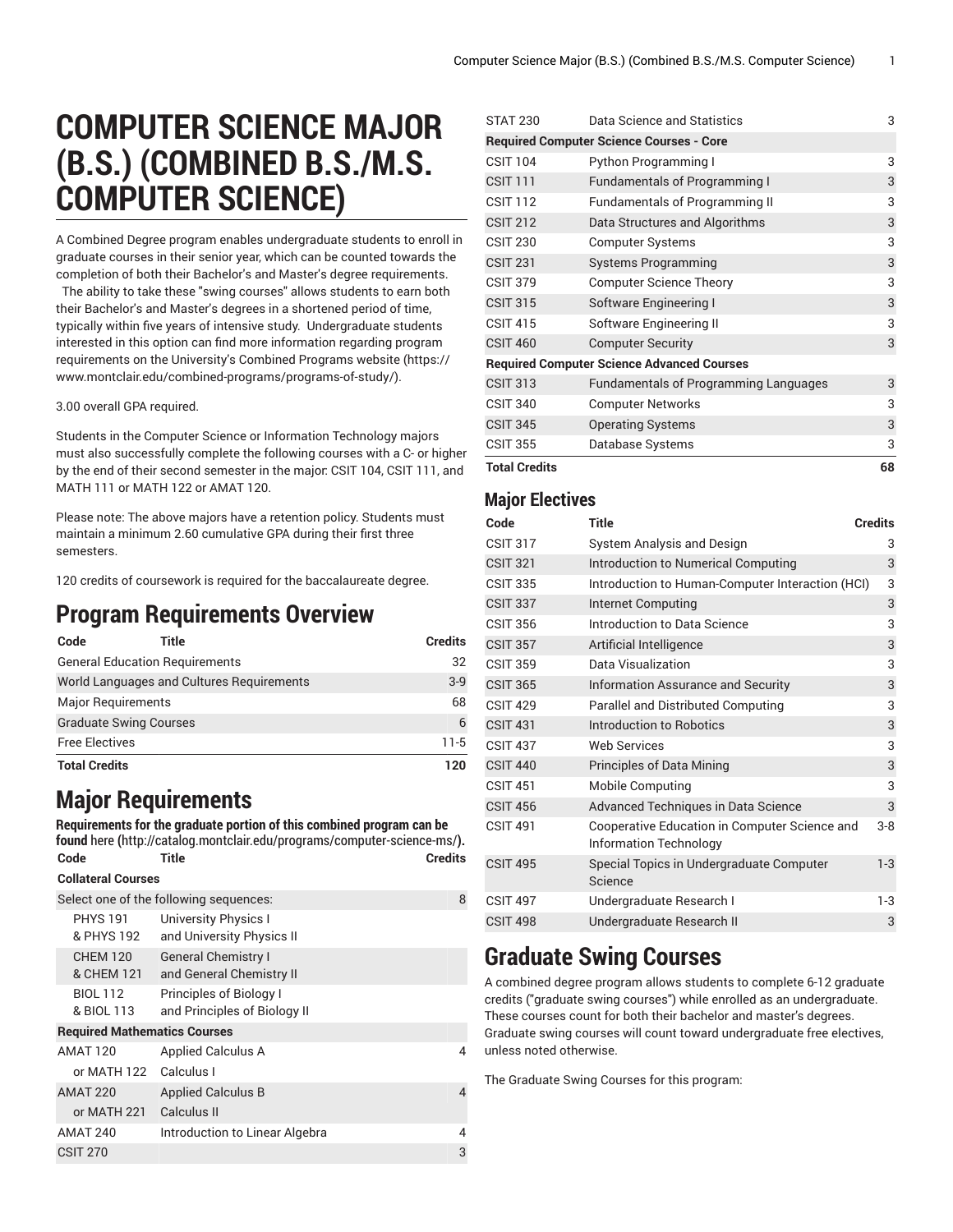| Code            | Title                                   | <b>Credits</b> |
|-----------------|-----------------------------------------|----------------|
| <b>CSIT 545</b> | <b>Computer Architecture</b>            |                |
| <b>CSIT 571</b> | <b>Computer Algorithms and Analysis</b> |                |
| Total Cradita   |                                         |                |

#### **Total Credits 6**

### **General Education Requirements**

Click here for a list of courses that fulfill General Education [categories.](http://catalog.montclair.edu/undergraduate-graduate-degree-requirements/general-ed-ba-bs/) ([http://catalog.montclair.edu/undergraduate-graduate-degree](http://catalog.montclair.edu/undergraduate-graduate-degree-requirements/general-ed-ba-bs/)[requirements/general-ed-ba-bs/\)](http://catalog.montclair.edu/undergraduate-graduate-degree-requirements/general-ed-ba-bs/)

| Code                                        | <b>Title</b>                                               | <b>Credits</b> |
|---------------------------------------------|------------------------------------------------------------|----------------|
| A. New Student Seminar                      |                                                            |                |
|                                             | Complete one course from the list.                         | 1              |
| <b>C.</b> Communication                     |                                                            |                |
| 1. Writing                                  |                                                            | 3              |
| 2. Literature                               |                                                            | 3              |
| 3. Communication                            |                                                            | 3              |
| <b>D. Fine and Performing Arts</b>          |                                                            |                |
|                                             | Complete one course from the list.                         | 3              |
| <b>F. Humanities</b>                        |                                                            |                |
|                                             | 1. Great Works and Their Influences                        | 3              |
| 2. Philosophical and Religious Perspectives |                                                            | 3              |
| <b>G. Computer Science</b>                  |                                                            |                |
| <b>CSIT 111</b>                             | Fundamentals of Programming I (Fulfilled in the<br>major.) |                |
| <b>H. Mathematics</b>                       |                                                            |                |
| <b>MATH 122</b>                             | Calculus I (Fulfilled in the major.)                       |                |
| I. Natural Science Laboratory               |                                                            |                |
|                                             | Fulfilled by a collateral course in the major.             |                |
| <b>J. Physical Education</b>                |                                                            | $\mathbf{1}$   |
| <b>K. Social Science</b>                    |                                                            |                |
| 1. American and European History            |                                                            | 3              |
| 2. Global Cultural Perspectives             |                                                            | 3              |
| 3. Social Science Perspectives              |                                                            | 3              |
| L. Interdisciplinary Studies                |                                                            |                |
|                                             | Complete one course from the list.                         | 3              |
| <b>Total Credits</b>                        |                                                            | 32             |

### **World Languages and Cultures Requirements**

Click here for a list of courses that fulfill World [Languages](http://catalog.montclair.edu/undergraduate-graduate-degree-requirements/world-languages-cultures-requirement/) and Cultures [categories.](http://catalog.montclair.edu/undergraduate-graduate-degree-requirements/world-languages-cultures-requirement/) ([http://catalog.montclair.edu/undergraduate-graduate](http://catalog.montclair.edu/undergraduate-graduate-degree-requirements/world-languages-cultures-requirement/)[degree-requirements/world-languages-cultures-requirement/](http://catalog.montclair.edu/undergraduate-graduate-degree-requirements/world-languages-cultures-requirement/))

| Code | Title | <b>Credits</b> |  |  |
|------|-------|----------------|--|--|
|      |       |                |  |  |

#### **World Languages**

Based on language placement exam, complete one or two sequential 3-6 courses in the same language.

#### **World Cultures**

Requirement may be fulfilled by course selected in General Education 0-3 - Social Science: Global Cultural Perspectives.

| $3-9$ |
|-------|
|       |

## **Recommended Roadmap to Degree(s)**

This recommended five-year plan is provided as an outline for students to follow in order to complete their degree requirements within five years. This plan is a recommendation and students should only use it in consultation with their academic advisor.

Fifth year courses are taken at the graduate level, after matriculation into the graduate portion of this combined degree program.

| Course                                                                | <b>Title</b>        | <b>Credits</b> |
|-----------------------------------------------------------------------|---------------------|----------------|
| <b>First Year</b>                                                     |                     |                |
| Fall                                                                  |                     |                |
| GENERAL EDUCATION: (A) New Student Seminar                            |                     | 1<br>3         |
| <b>GENERAL EDUCATION: (C1) Writing</b><br>World Language 1            |                     | 3              |
| <b>CSIT 104</b>                                                       | Python              | 3              |
|                                                                       | Programmin<br>L     |                |
| <b>MATH 122</b>                                                       | Calculus I          | 4              |
| or AMAT 120                                                           | or<br>Applied       |                |
|                                                                       | Calculus            |                |
|                                                                       | A                   |                |
|                                                                       | <b>Credits</b>      | 14             |
| Spring                                                                |                     |                |
| GENERAL EDUCATION: (C2) Literature                                    |                     | 3              |
| GENERAL EDUCATION: (F1) Humanities - Great Works and Their Influences |                     | 3              |
| World Language 2                                                      |                     | 3              |
| <b>CSIT 111</b>                                                       | Fundamenta<br>of    | 3              |
|                                                                       | Programmin          |                |
|                                                                       | $\mathsf{I}$        |                |
| <b>MATH 221</b>                                                       | Calculus II         | 4              |
| or AMAT 220                                                           | or                  |                |
|                                                                       | Applied<br>Calculus |                |
|                                                                       | B                   |                |
|                                                                       | <b>Credits</b>      | 16             |
| <b>Second Year</b><br>Fall                                            |                     |                |
| GENERAL EDUCATION: (C3) Communication                                 |                     | 3              |
| GENERAL EDUCATION: (K3) Social Science - Social Science Perspectives  |                     | 3              |
| <b>CSIT 112</b>                                                       | Fundamentals<br>of  | 3              |
|                                                                       | Programming         |                |
| <b>CSIT 270</b>                                                       | Ш                   | 3              |
| Collateral Sequence course                                            |                     | 4              |
|                                                                       | <b>Credits</b>      | 16             |
| Spring                                                                |                     |                |
| GENERAL EDUCATION: (K2) Social Science - Global Cultural Perspectives |                     | 3              |
| <b>CSIT 212</b>                                                       | Data                | 3              |
|                                                                       | Structures          |                |
|                                                                       | and<br>Algorithms   |                |
| <b>CSIT 230</b>                                                       | Computer            | 3              |
|                                                                       | Systems             |                |
| <b>CSIT 231</b>                                                       | Systems             | 3              |
|                                                                       | Programmin          |                |
| Collateral Sequence course                                            |                     | 4              |
| <b>Third Year</b>                                                     | <b>Credits</b>      | 16             |

#### **Fall**

GENERAL EDUCATION: (F2) Humanities – Philosophical and Religious Perspectives 3 GENERAL EDUCATION: (L) Interdisciplinary Studies 3 3